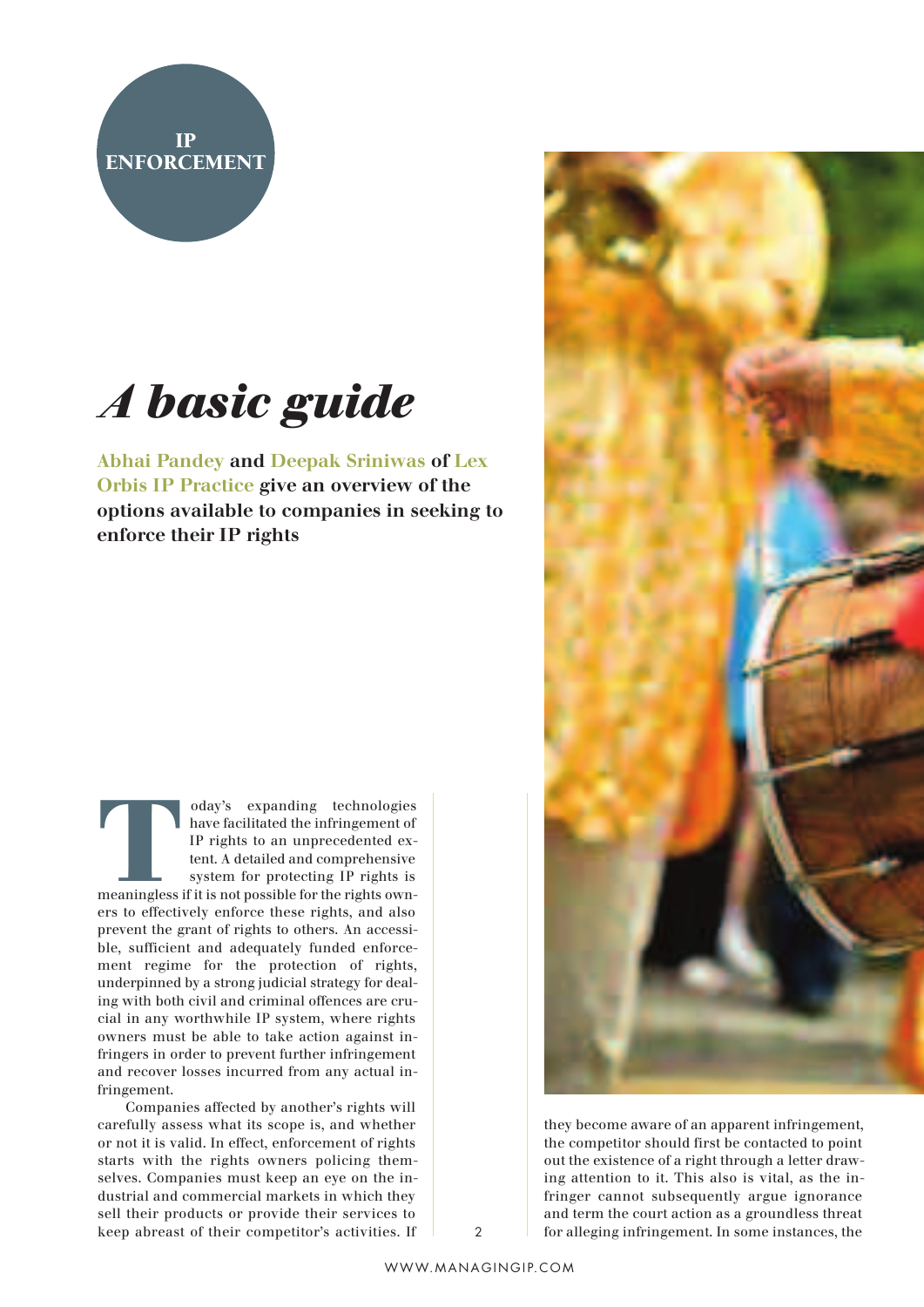## **IP ENFORCEMENT**



competitors might approach to seek a licence, or negotiate some other agreement in order to avoid or overcome the problem of operations being obstructed by earlier rights. In negotiation, an infringer may well be persuaded to change what he is doing. During the attempts to negotiate, the supposed infringer may claim that he is

not infringing; or he may allege that the right is of little value and does not justify significant royalties; or he may argue against the proposed licence terms. In coming to agreements with competitors, companies must be careful to avoid certain restrictive conditions. This normally 3 means that the terms of any licence must not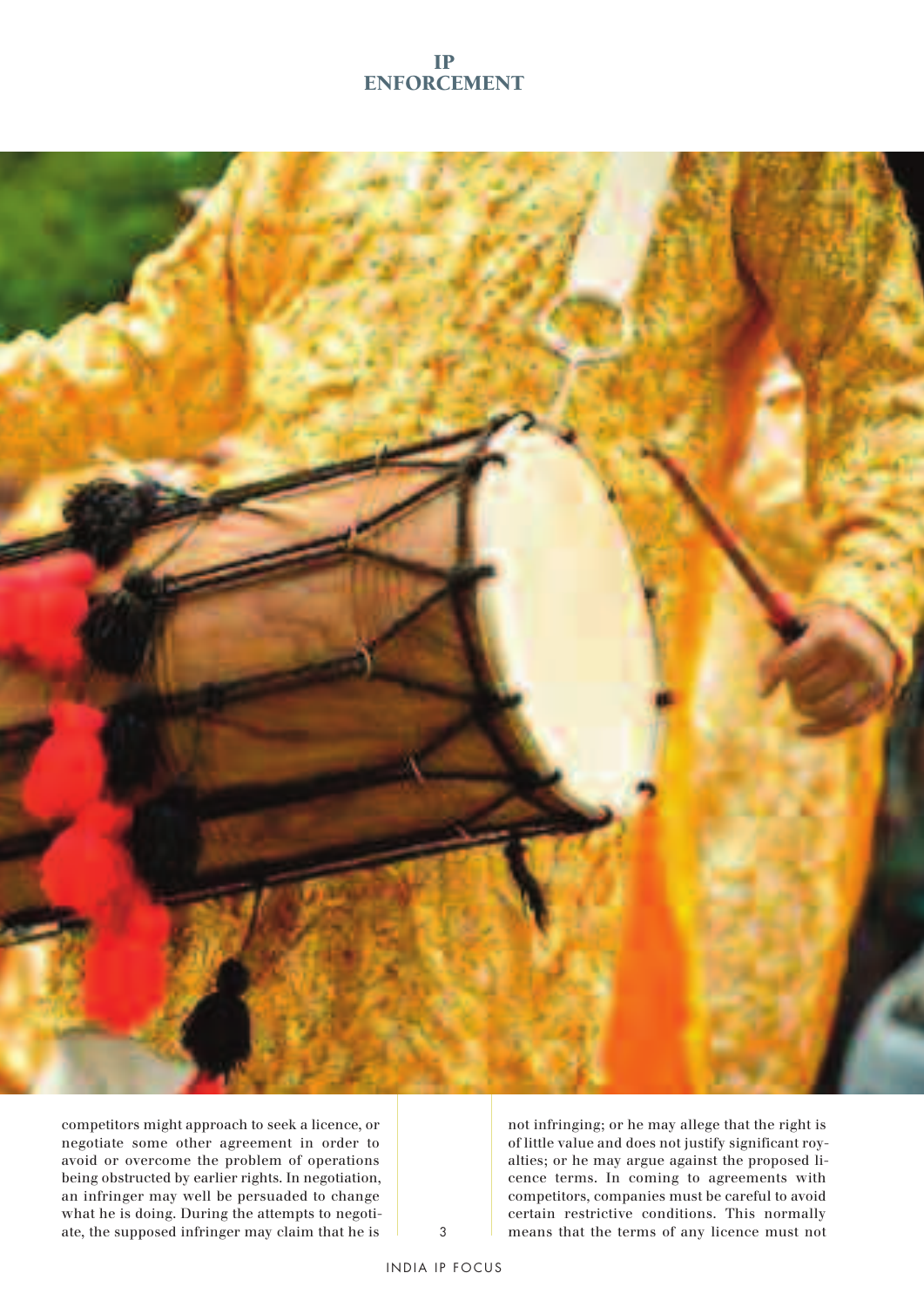## **IP ENFORCEMENT**

contain unreasonable provisions that distort competition.

#### **Strategy**

The strategic use of innovation is of paramount importance in today's knowledge-based economy. Companies, for better positioning in the business domain, require a sustained competitive advantage depending on the ability to create, manage and commercialise knowledgebased assets. Thus the creating, using, sharing, accessing, valuing and trading of intellectual assets depend on a proper understanding and appreciation of the IP system, of which enforcement of IP rights is an important aspect.

A strategy on IP enforcement necessitates an understanding of its key ingredients and then its integration with the business strategy. A working guideline on the steps involved as outlined below may help make the most of the intangible assets:

- IP surveillance: monitoring of newly published patent and trade mark applications or issued patents and trade marks to contribute towards competitive intelligence initiatives.
- Infringement and validity analysis: targeted claim analysis (patents) and deceptive similarity (trade marks) to determine if one or more IP items may be infringed by a new product release to market and also a search for a prior art (patent) or prior use (trade mark) reference that may render a target IP product invalid.

## **Enforcement of rights starts with the rights owners policing themselves**



*Abhai Pandey*

**Abhai Pandey is an attorney-at-law with over 16 years of IP law practice in India. He has experience in advising and conducting IP-contentious matters including trade mark oppositions, cancellations, and other related proceedings before the Trademark Registry and the Intellectual Property Appellate Board. He is the lead member of the Lex Orbis IP Practice litigation and enforcement department and has led many anti-piracy and anti-counterfeiting campaigns.**

IP watch and enforcement: on monitoring newly issued patents on a periodic basis, if an opinion finds that a patent granted to any other corporation is infringing any in-house patent then an infringement suit can be filed. In the same way, if an opinion finds that a patent granted to another corporation is being infringed then the company can (i) modify its products or processes so that they don't infringe (designing around) (ii) seek a licence from the patent holder (iii) see if they can find evidence that the patent is not valid. A company might do a novelty search to determine if there is any prior art that would invalidate the patent, that the patent office had not previously considered. If said prior art is discovered, the company may bring an opposition proceeding to have the patent declared invalid.

A working guideline may be brought into place to carry out searches of published trade marks, identifying identical or deceptively similar marks, fol-

lowed by a systemic process carrying out an opposition process for invalidation. It should also integrate information sharing with the business development group to get information on trade marks in the market infringing in-house marks, the presence of counterfeit products in the market, and information on identical or deceptively similar artistic works on packaging infringing the in-house colour scheme and stylization of words.

## **Litigation**

The Office of the Controller General of Patents, Designs & Trade Marks (CGPTM) administers the Indian IP system, and as a quasi-judicial function provides a forum for procedures for contesting rights under consideration by the office. These are opposition procedures open to third parties to intervene before the IPO in proceedings leading to the grant of a right. Proceedings for contesting the grant of a right are rectification or cancellation of a registered right. Despite the efforts to achieve a settlement through administrative actions, circumstances can and do arise where the owner of 4 a right feels that he must take action against an in-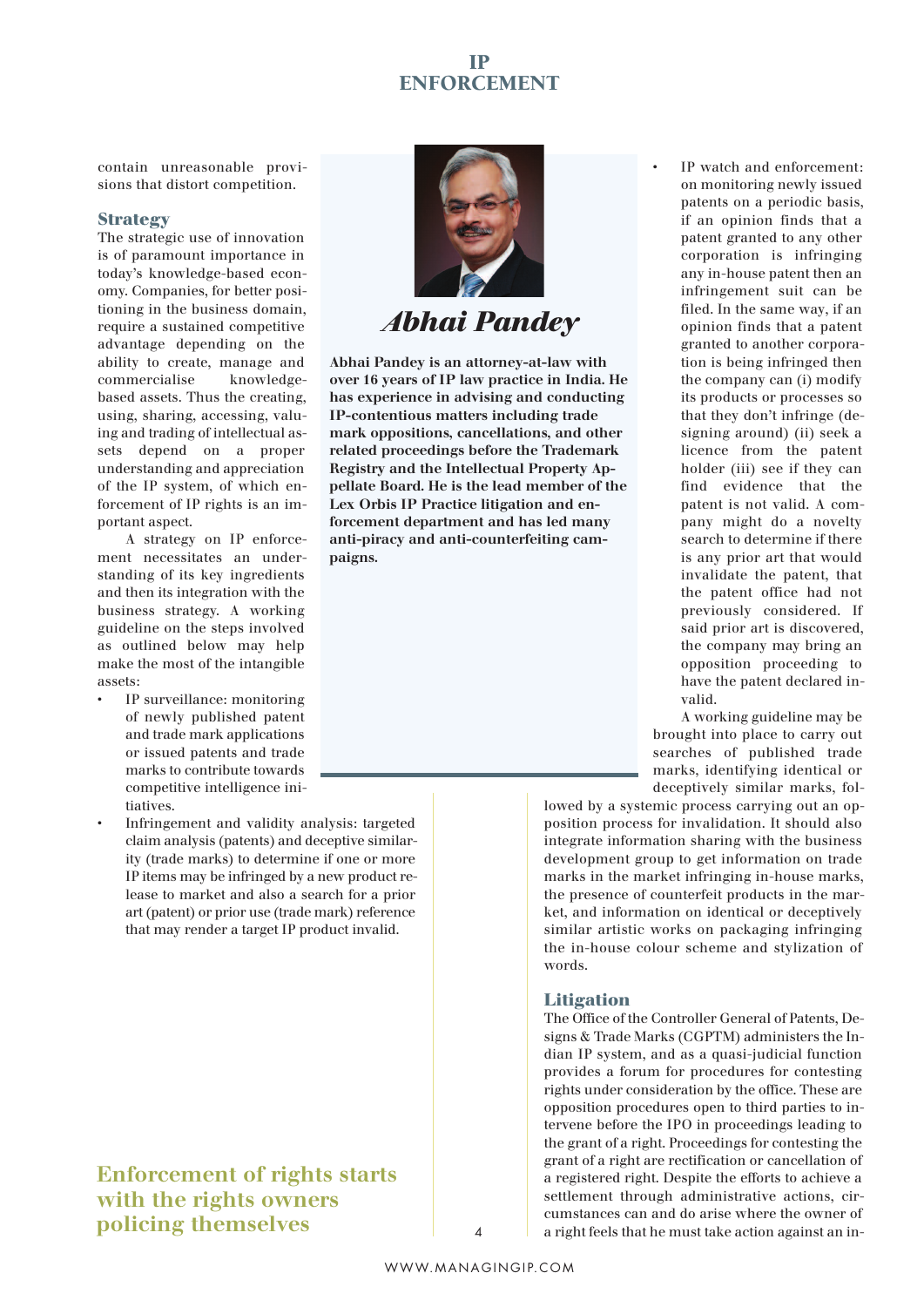## **IP ENFORCEMENT**

fringer in order to protect his market. Infringers may also genuinely believe that they have a plausible case on such aspects. In this respect, only a judicial order can transgress the limited scope of an administrative order and be all-encompassing.

Most statutory provisions for IP protection worldwide provide for civil as well as criminal remedies. The requirements that need to be established in a criminal action are different to those in a civil action. Criminal actions are initiated by the state and may often be time consuming. Litigants prefer to initiate civil actions where the remedy of an interim injunction is available. The primary matter with which the court is concerned in granting an interlocutory injunction is the maintenance of a position that will most easily enable justice to be done when the final determination is made. The purposes of civil remedies are: (a) to provide compensation for the prejudice caused by infringement, (b) to dispose appropriately of the infringing copies, (c) to dispose appropriately of implements used for infringing activities and (d) to grant injunctions to prohibit further infringement.



## *Deepak Sriniwas*

**Deepak Sriniwas, a registered patent agent and a patent attorney, spearheads patent prosecution practice at Lex Orbis IP Practice. Deepak holds a Bachelor's degree in electronics and communication, a postgraduate diploma in business administration and a Master's degree in energy and environment. He has extensive experience of over a decade in drafting, filing and prosecuting patent applications in various jurisdictions including India, PCT, USPTO, and EPO. He also has extensive experience in providing advice to national and international clients on filing and prosecution strategies in India, freedom-to-operate issues and technology licensing issues.**

### **Patents**

The first task in any patent infringement action is to construe the patent specification, to accurately assess the limit of the rights granted. The next task is to decide whether the alleged infringement falls within the scope of the claims as construed. Most patent infringement may not be slavish imitations but, arguably, take advantage of the protected inventive concepts of the patent and will have to be resolved on the basis of expert opinion. In India, patent litigation has considerably increased and lately there has been a remarkable improvement in the civil enforcement system. The High Courts are applying internationally well-established principles in IP infringement cases, and judges in High Courts are regularly trained on IP issues, a segment of whom over time, have acquired specialised expertise in the area. Jurisprudence for awarding damages has seen a complete overturn in recent years, particularly in cases of blatant violation of IP rights. In such cases, courts are awarding exemplary damages as a deterrent. The Intellectual Property Appellate Board (IPAB) is

hearing, on a regular basis, patent revocation proceedings and patent appeals. The writ jurisdiction of the High Court (invoked against decisions of the IPAB) and also the original jurisdiction are regularly used by litigants to institute suits. There are a number of significant patent cases going on in the Supreme Court and High Courts, particularly the Bombay and Delhi High Courts. Although there is no centralised database of courts to ascertain the numbers of cases filed every year, from the reported cases we expect that 20- 25 lawsuits or patent infringement actions were being filed every year before various high courts, in the past three years. As mentioned above, about 28 post-grant oppositions were filed before the Patent Office in the year 2009-2010 and we expect that during the same period about 50 revocation applications were filed with the IPAB.

#### **Trade marks**

Trade mark infringement is a statutory tort arising with the registration of the trade mark at issue. Registration involves consideration of areas such as distinctiveness of the proposed

mark, whether it is an invented word, and whether it has any direct reference to the character or quality of the goods in respect of which registration is sought. The arguments concern the scope of the registration and whether the allegedly infringing mark is confusingly similar to the earlier mark. The courts in India, particularly in the field of trade marks, are successfully using

**Jurisprudence for awarding damages has seen a complete overturn in recent years**

5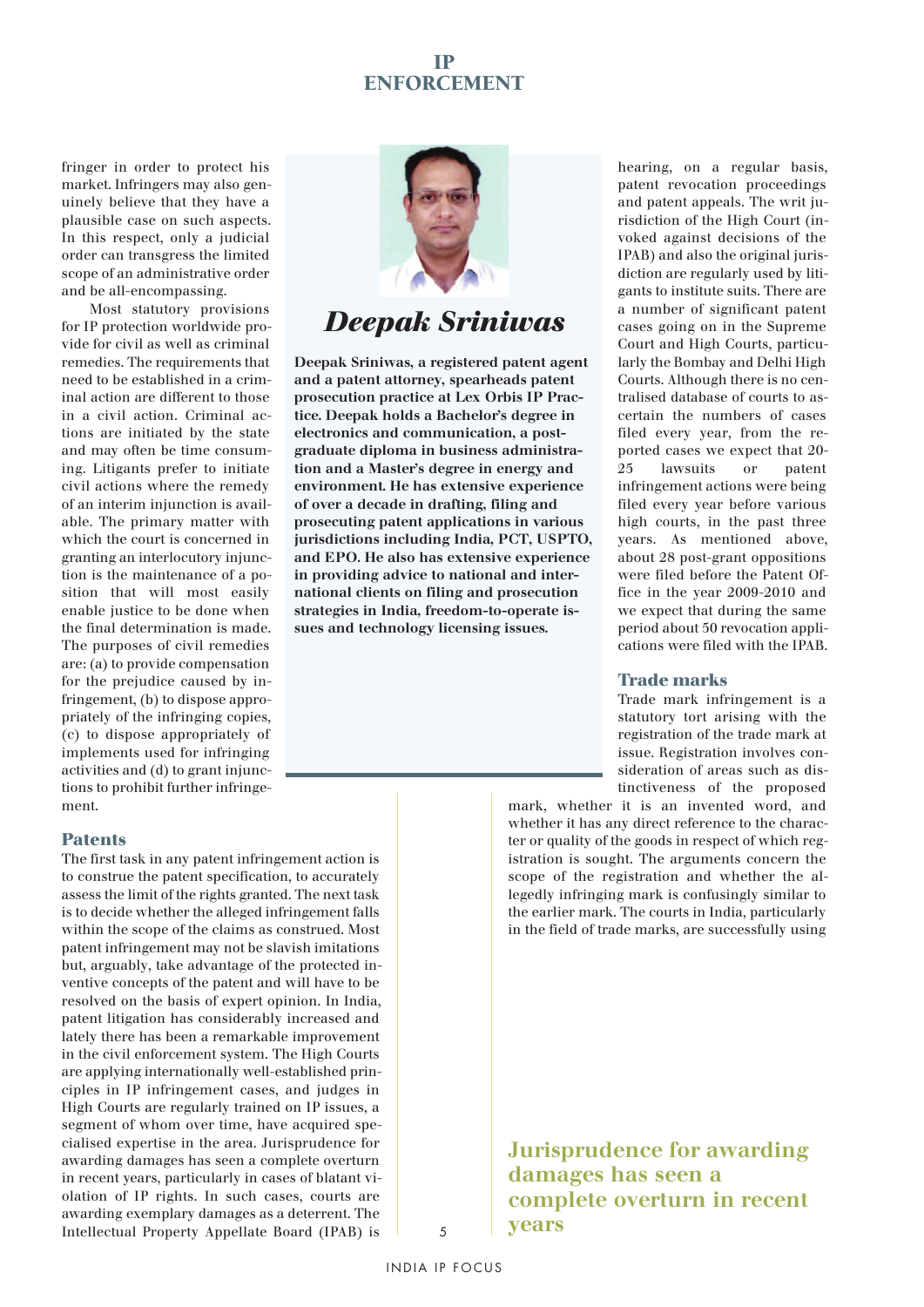## **One potential risk involved in IP litigation is the delays in granting interim relief**

awards of exemplary damages as an effective deterrent to widespread blatant infringements. In awarding damaged the courts usually consider the following options:

- Actual damages: the loss of revenue incurred by the plaintiff due to the infringing acts or activities by the defendants
- Damages to goodwill and reputation: to what extent the infringing acts or activities of the defendants weakens the market position of the plaintiff, provide benefits to competitors and creates a bad image before the existing and potential clients
- Exemplary damages: in case of flagrant violation by the defendant of the plaintiff's rights, the damages are awarded under this heading to set a deterrent example for others
- A criminal action for enforcement of IP rights is most often used in an anti-counterfeiting action and remedies are a fine and/or imprisonment. Under Indian trade mark law, falsifying a trade mark or applying a false trade mark is a punishable offence with imprisonment and/or a fine.

One potential risk involved in IP litigation is the delays in granting interim relief, which not only increases the cost of litigation but also drags the matter through court for many years without successfully stopping the alleged infringement. However, the courts have devised ways to handle this situation, and where no interim injunctions are granted the courts direct the defendant regularly to submit the accounts of sale of infringing products, so that at the stage of disposal of the suit the court can easily determine the damages to be awarded in the matter.

While litigation is the traditional and often the most effective means of blocking any infringing activity, its advantage must constantly be reviewed against the cost of litigation.

### **Alternative dispute resolution**

It is imperative that companies are made aware of the effectiveness of dispute resolution, as their IP

assets are crucial to the economy. Although an IP dispute can be resolved through court litigation, alternative dispute resolution (ADR) procedures are frequently resorted to, as ADR is appropriate for most IP disputes. The application of ADR gained ground when the Civil Procedure Code introduced that if a court sees elements of a settlement, then the court can, of its own motion, refer the dispute for mediation and conciliation as per the procedure laid down by the code. A surge in ADR came when the Delhi High Court started to grant damages in a large number of IP matters, and in some decisions the courts granted damages, not only compensatory but punitive and exemplary, in order to reduce the pressure on the criminal justice system, and to make the civil remedy more attractive. As a result, the plaintiffs began asking for substantially more than simply an injunction, and the defendants fought back, unwilling to pay damages. This resulted in cases not settling so easily, and mediation came along as a useful tool in resolving some of these contested cases. In the meantime the exposure in advanced models of mediation, early neutral evaluation (ENE), and plea-bargaining, also added to the cause. In Bawa Masala V Bawa Masala 2007, the High Court granted an ENE order, and two neutrals gave their reports, following which a number of disputes between the parties were resolved as a result of mediation.

Parties to contracts involving the exploitation of intellectual property often wish for a speedy resolution when a dispute arises. Common examples of such contracts include patent, know how and trade mark licences, research and development contracts, technology-sensitive employment contracts, mergers and acquisitions where IP assets assume importance, and technology transfer contracts.

Types of IP disputes that may be considered suitable for settlement by mediation include:

- disputes about the licensing of IP rights;
- disputes concerning the infringement of IP rights:
- trade mark opposition and invalidation proceedings on relative grounds;
- disputes over patent entitlement, for example whether a co-inventor was an employee or consultant;
- disputes over patent and trade mark ownership, for example whether an employee developed invention in their own or in the company's time; and,
- disputes over patent inventorship, for example the significant contribution made by a third party.

Mediation through mediators with specific expertise in the relevant technology can help transform a potentially prolonged litigation involving significant costs, into an arrangement suiting both 6 parties' business interests.